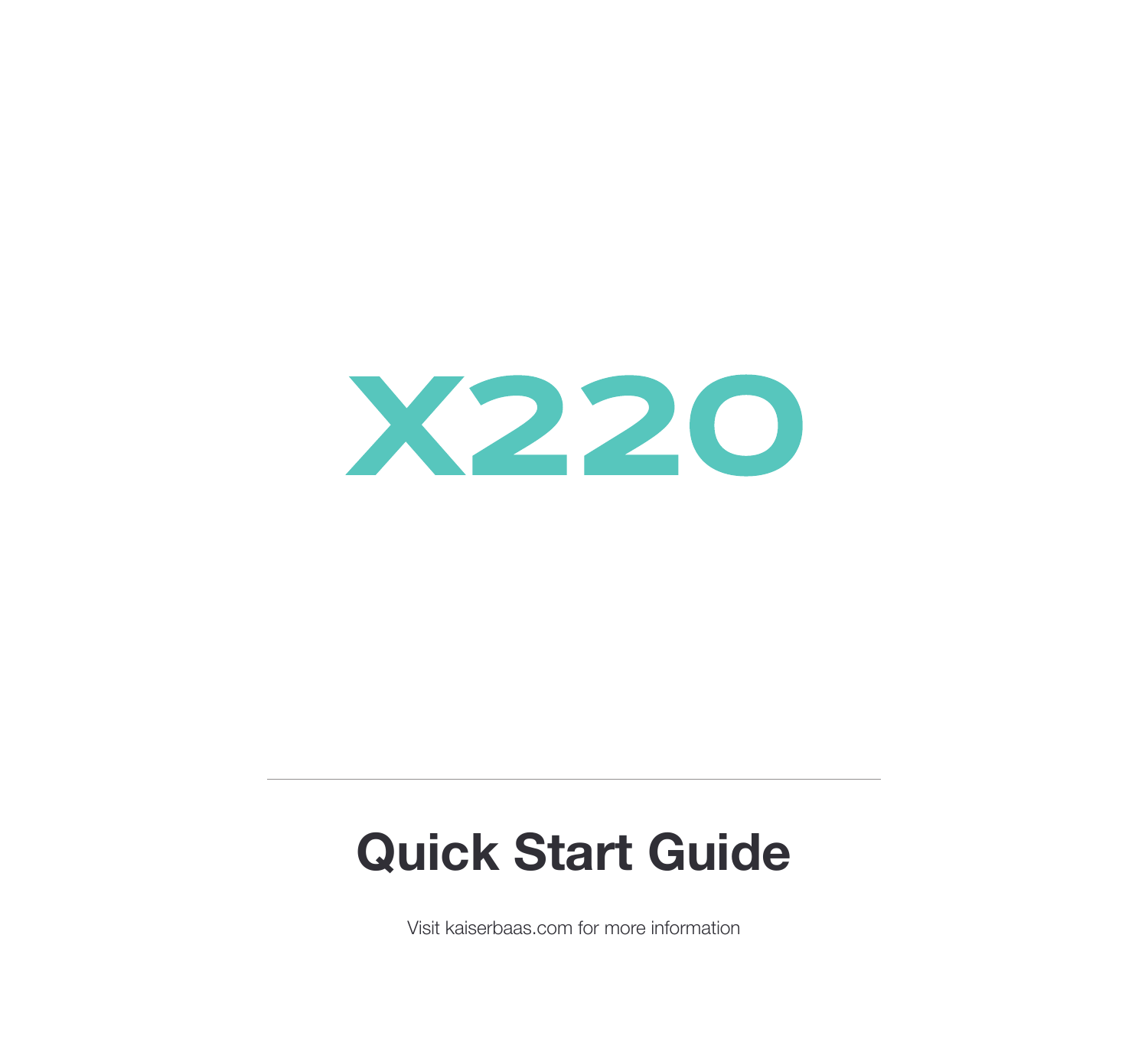### **Remove the camera from the Waterproof case**



Slide lock and lift mount to unlock casing. Ensure camera is charged before use.

# **2**

Insert the MicroSD card. Navigate to Setup, Format Card and select by pressing the Record button.





### **To turn the camera ON/OFF, hold the power button for 2 seconds**

Press the record button to start and stop recording. To toggle between **D** Video, <sup>®</sup> Photo, Playback and Settings Mode, click the power button consecutively until your desired mode appears.





Note: The camera is not waterproof without the case. For SD card compatibility, visit www.kaiserbaas.com/support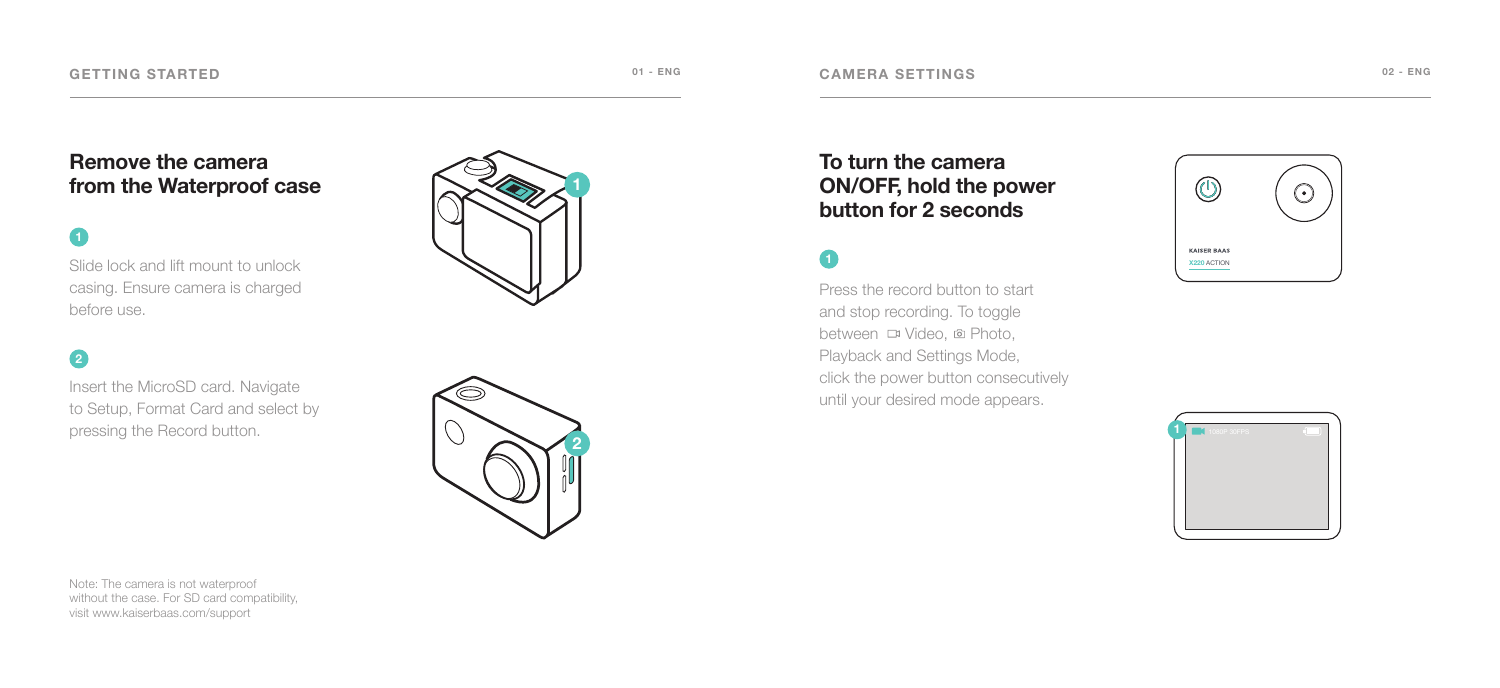## **Connect to the KB X220 App to get started and access the full user guide**

To turn on the WiFi, click the button located on the side of the camera. Go to your smartphone's network settings and select KB-X220 network.

The default password is 1234567890. To turn off, click the WiFi button.





**You can display the camera LCD screen on a TV Screen.**

Turn the camera on.

Connect the Micro HDMI end to the port on the camera and HDMI end to HDMI port on the TV.

Select the right source on the TV.





 $\circ$   $\circ$   $\bullet$ Join the Social Media Movement

Note: You will need a Micro HDMI to HDMI cable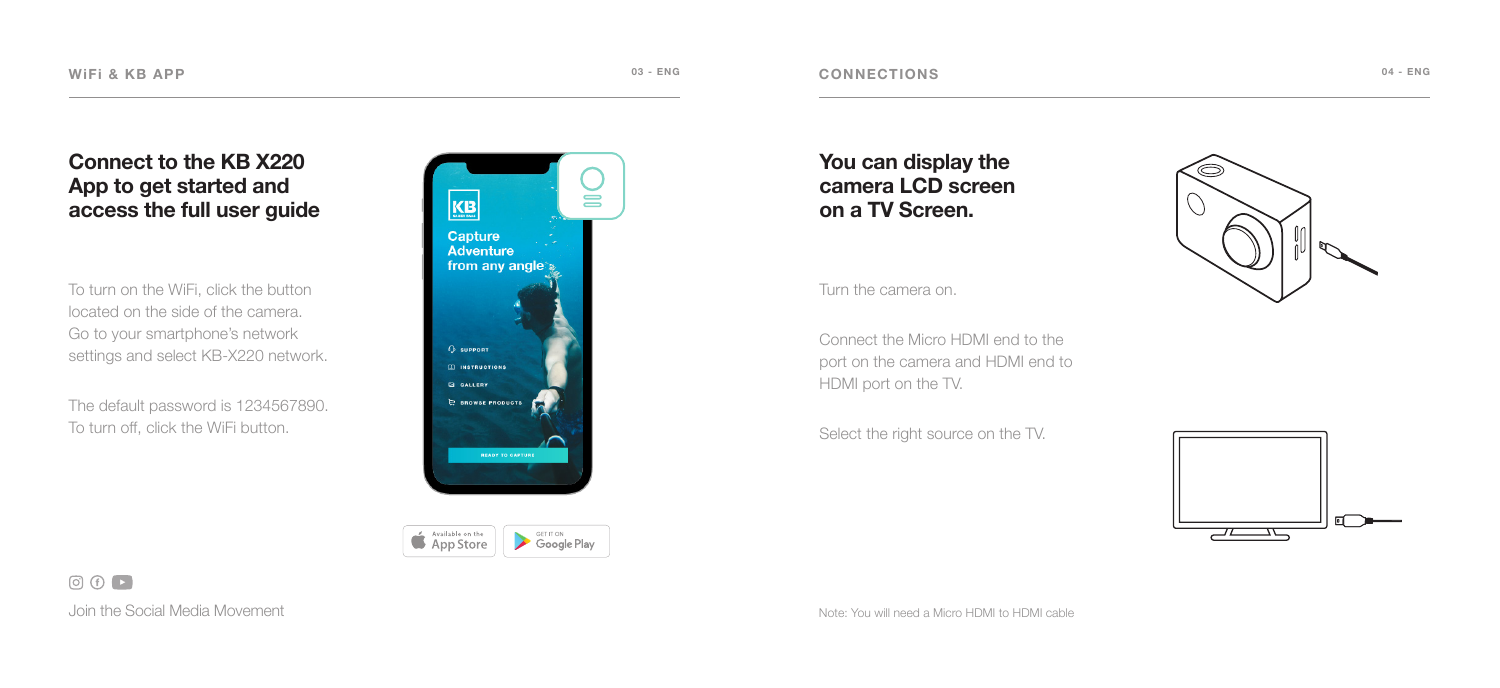**X220 Action Cam**

**Video Resolutions** 

1920 x 1080 1280 x 720 30FPS 30FPS

### **Photo Resolutions**

12M, 8M, 5M, 3M, 2M

### **Storage**

Class 10 MicroSD card (or higher) Max 32GB





5. Scroll Up / WIFI 6. ON / OFF / Modes 7. Scroll Down

1. Record / OK 2. Micro USB 3. Micro SD Port 4. Micro HDMI

Visit www.kaiserbaas.com/support or email helpdesk@kaiserbaas.com for support. For the complete user guide, visit www.kaiserbaas.com **05 - ENG**